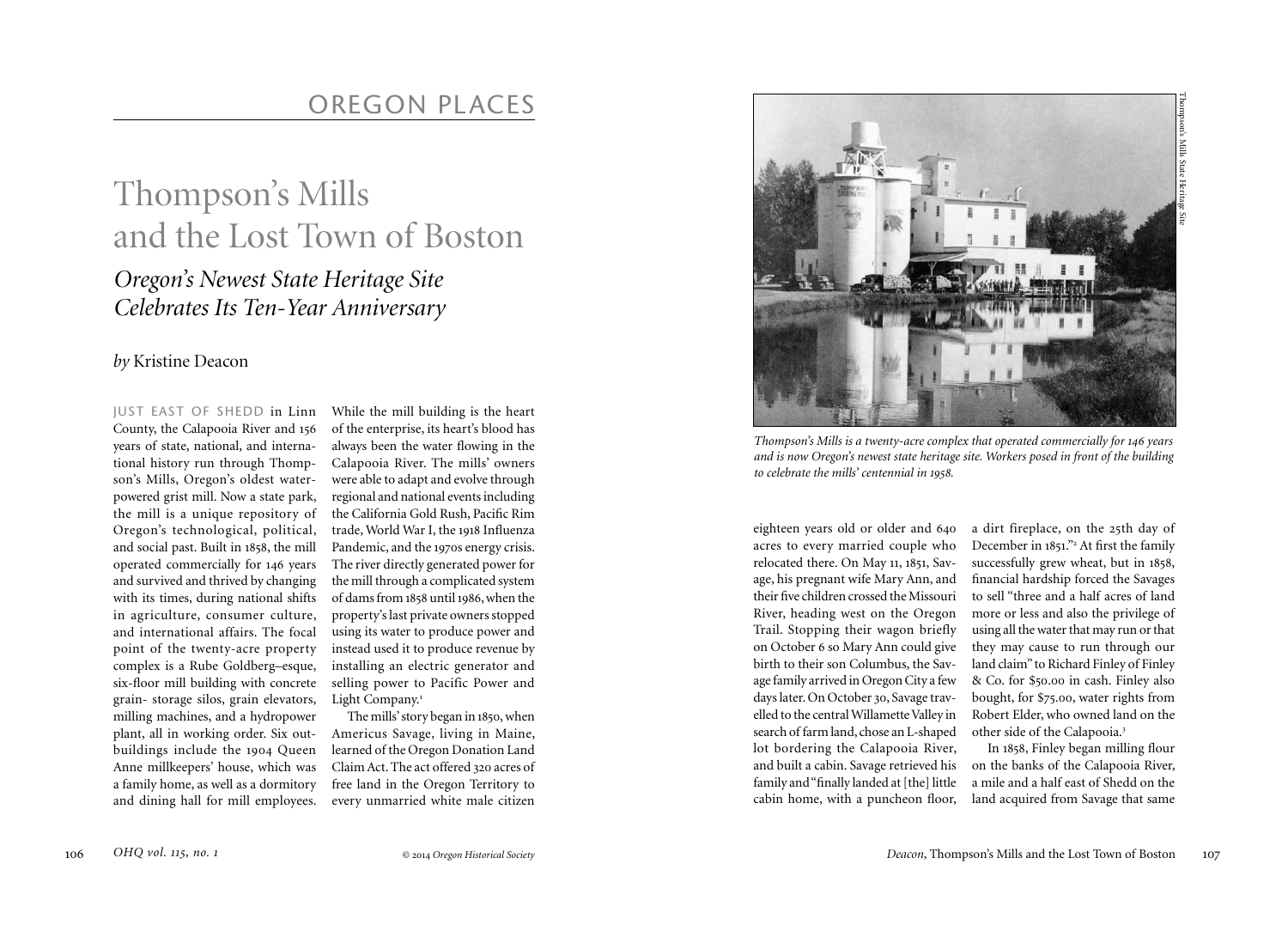Thompson's Mills State Heritage SiteThilemon V. Caufocaaus pson's Mills State Heritage Hexander Brancon Jole hard Findley reich Covenant toand The daice Mr. Simmons heir ance a we are a awrency premises and thidais With and privileges rifer imper area that the same from all incu fue and dylence the fromace lawfu ocacines whatsoever. Alexander Bandon Witnesper The minds of Til. John

*In 1866, miller William Simmons purchased shares of the mill from Alexander Brandon and Philemon Crawford. Internal Revenue Tax Stamps were affixed to the handwritten contract, which was required as part of the Revenue Act of 1862 and raised funds for the Civil War.*

year. He partnered with carpenter Alexander Brandon and miller Philemon V. Crawford, with financial backing from Philemon's brother, John A. Crawford. The partners established the town of Boston, sometimes called "New Boston," just seventy-five feet west of the mill. In 1861, the plat was owned by W.K. Caldwell.<sup>4</sup> Why the partners chose the name "Boston" Mills is left to speculation. In a 1939 interview conducted by the Works Progress Administration (WPA), farmer John Cornett, who brought his wheat to the mill, speculated that the mill was named after a dispute that escalated to a physical fight on top of a butte. The fight was known as "the battle of Bunker Hill," and the hill was named accordingly.<sup>5</sup> The WPA interviewer added: "Whether Boston was named because it was near Bunker Hill, or Bunker Hill because it was near Boston, this field worker has been unable to definitely learn from any source."<sup>6</sup> Other sources, including *Oregon Geographic Names*, have speculated that "they called the place Boston Mills, presumably because one or more of the proprietors came from the Massachusetts city," but this seems unlikely, since Finley came from Tennessee and Brandon and Crawford came from Indiana.<sup>7</sup>

At Boston Mills, the partners processed grain for local farmers and accepted part of the farmers' flour for payment, which the millers then sold. The mill — about one quarter mile west of what is now I-5, in the heart of the Willamette Valley — was perfectly

placed to profit from the California Gold Rush. California gold mines provided an almost limitless demand for their flour, and Crawford shipped it to California on pack trains, netting one thousand dollars per trip.<sup>8</sup> On the evening of October 25, 1862, Boston Mills burned to the ground. The cause of the fire is unclear. Some accounts say Caldwell's wool-carding machine was in a building separate from the mill, and when the carding building caught on fire, the fire spread to the mill. Other accounts suggest the woolcarding machine was inside the Boston Mills building.<sup>9</sup> In 2005, a University of Oregon archaeology investigation team was unable to unearth any sign of a separate wool-carding building. The owners immediately rebuilt the mill in the same location, and the town continued to thrive.

On November 16, 1866, miller William Simmons bought Brandon's and Crawford's shares of the mill for \$3,000. The handwritten contract, like many of the mills' legal documents in the Civil War era, is affixed with Internal Revenue Tax Stamps.<sup>10</sup> The stamps were required as part of the Revenue Act of 1862, which raised funds for the Civil War through taxes on legal transactions, and the stamped mill documents attest to Oregon's financial role in the Civil War and Reconstruction.<sup>11</sup> By 1870, the mill was also processing locally grown corn, oats, and barley. The town of Boston prospered as well. In 1869, the Boston Mills Post Office opened, and Simmons became the town's first postmaster.<sup>12</sup> At its peak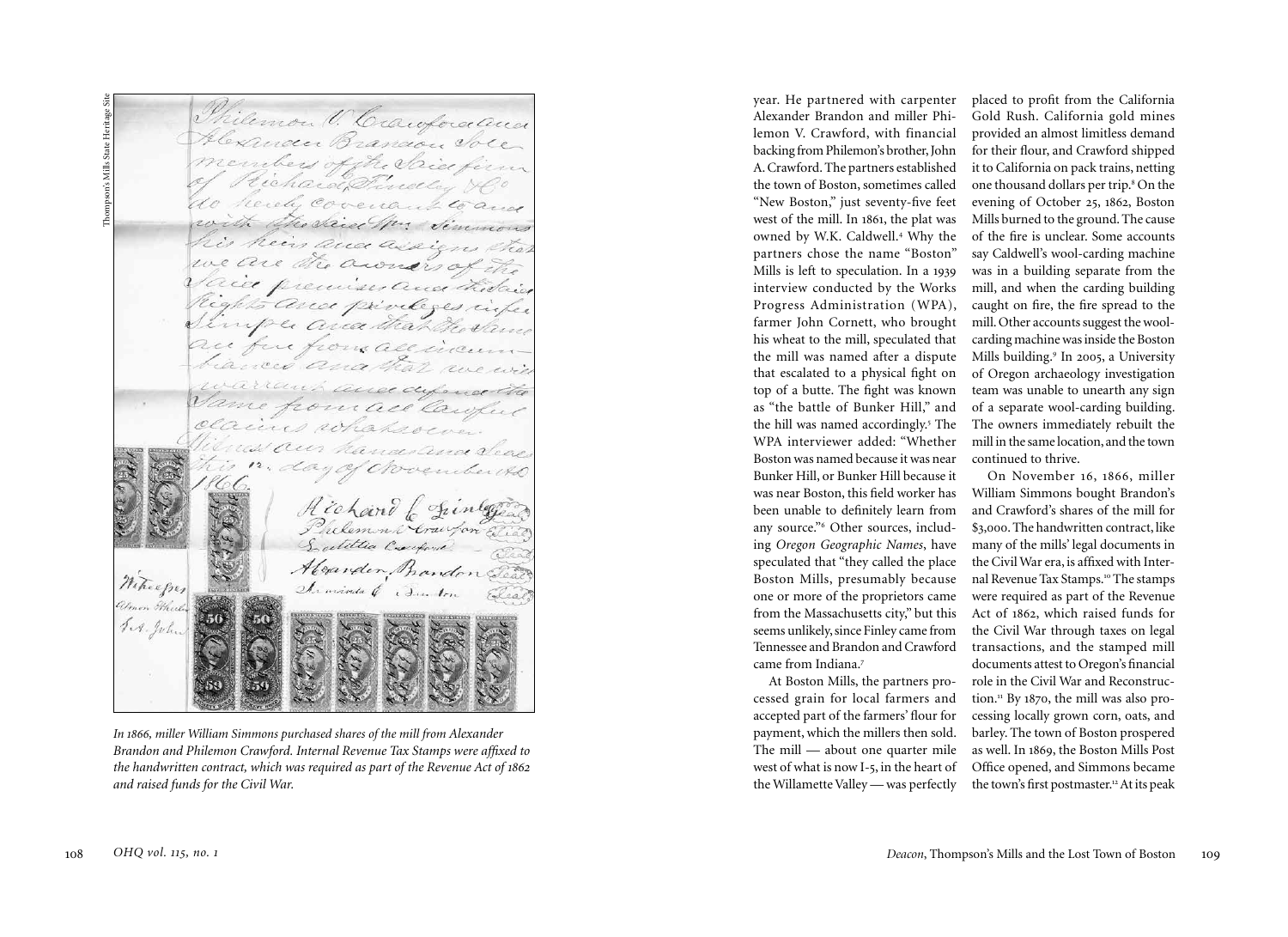in 870, Boston was home to about |<br>|<br>| twenty families, had a stagecoach stop and a school, and its businesses included a brick factory. 3 1

But trouble loomed on the horizon. Asian Rim flour trade. In 871, Benjamin Holladay was build - |<br>|<br>| ing his Oregon and California Railroad through the Willamette Valley, but he did not plan for it to pass through Boston. Holladay was known for his underhanded practices, including accepting bribes to divert the course of the railroad, such as in Albany and Eugene, where the citizens paid to have the railroad through their towns. The citizens of Boston, however, could not or would not pay Holladay to run the train through their town, so he built the railroad through Shedd, a mile and a half to the west. 4 Chinese laborers 1 laid train track one and a half miles west of Boston Mills in August of that year. 5 Boston immediately died. 1 Almost all the people living there moved to the newly named Shedd's Station, taking their houses with them. The Boston Mills Post Office closed, and the Shedd's Station Post Office opened on August 28, 871 . <sup>16</sup> Today, |<br>|<br>| except for the mill, all traces of Boston, Oregon, are gone.

In 8 2, the citizens of Shedd's |<br>|<br>| 7 Station formed a co-op and built a shipping warehouse near the train tracks, which allowed the mill to store its flour for transportation by rail. The financial panic of 8 3 caused fierce |<br>|<br>| .<br>. competition among flour mills in the Pacific Northwest, and Boston Mills suffered.<sup>17</sup> From 1875 to 1891, owner-|<br>|<br>| .<br>. ship of the company changed several times. Two concurrent events turned around the mill's fortunes in 189 1: Ger -

man immigrants Volquart (Martin) Thompson and Sophia Thompson arrived with their seven children, just as Oregon was entering the lucrative

Martin Thompson immigrated to the United States in 870 and had |<br>|<br>| worked at flour mills in Champoeg and Turner before accepting work at Boston Mills. 8 In a serendipitous 1 brush with history, before coming to the mill, Thompson bought a plot of land in Salem from The Oregon Land Company in Salem. The company's president, H.J. Minthorn, signed the deed, and Minthorn's 17-yearold nephew and office clerk, "Bert" Hoover, witnessed the document. Martin Thompson could not have imagined that twenty-six years later, the clerk would become the thirtyfirst president of the United States. Immediately after he arrived in Shedd, Thompson bought half the mill and became partners with Simmons. In 1897, Thompson became the sole owner. The company stayed in the Thompson family for three genera tions, until 9 74 . 9 |<br>|<br>| 1

As soon as he owned the mill outright, Thompson upgraded it. He installed an electric generator to provide lights, and added warehouse space, improved sifting equipment, and turbines. His proudest accom plishment was upgrading the lime stone mill stones to steel roller mills. He changed the company's name to Boston Roller Mills and had "Boston Roller Mills, Manufactured by Martin Thompson" emblazoned on customprinted flour sacks. In 1899, he placed advertising in *The* Brownsville *Times*



*This undated hand-drawn map shows the early development of the town of Boston in relationship to the mill site (far right at the curve in the Calapooia River, with detail in upper right corner). It is one of many documents located in the Boston Roller Mills files at Thompson's Mills State Heritage Site.* 

announcing: "Boston Roller Mills, Shedd, Oregon, Martin Thompson, Proprietor, Manufactures 'PRIDE OF oregon' flour, 'white corn meal,' Bran, Shorts, Chop. Graham flour a specialty. Awarded Diploma at Oregon Industrial Exposition 1898." 2 0 Under Thompson's management, the mill thrived. In 9 04, he built a two-|<br>|<br>| story Queen Anne house, which was both the family home and a rooming house for some mill employees. By 1909, the firm's letterhead boasted

"First Premium at Goldendale Wash., 1883, Three Diplomas at Portland, Ore., Industrial Exposition, 1898, and Two Gold and Four Silver Medals at Lewis & Clark Centennial Exposi tion, Portland, Oregon, 9 5." The |<br>|<br>|  $\overline{a}$ next year, days after the Great San Francisco Earthquake, Thompson donated ten barrels of flour to the relief effort. 2 The mills' prosperity 1 was obvious; by 910, both the house |<br>|<br>| and the mill office had telephones, Thompson was hiring servants, and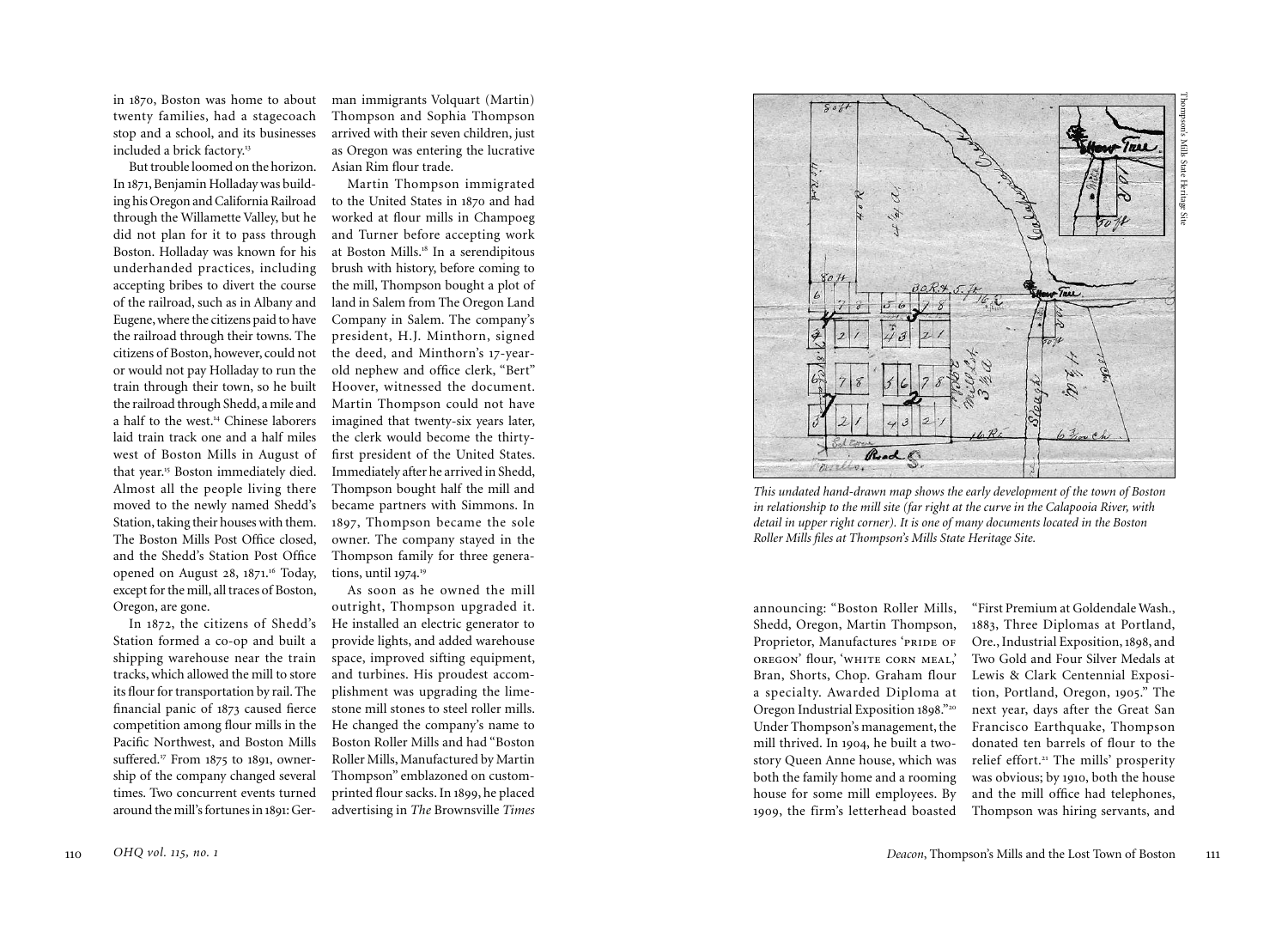

*In this undated photograph, Sophia Thompson (standing in doorway), Martin Thompson (left in background), and their sons pose in front of their Queen Anne residence, built in 1904.* 

he owned one of the 5 , 210 cars regis tered in Oregon.<sup>22</sup>

Just as Boston Mills' earlier own ers had profited from the California Gold Rush, Thompson profited from the Pacific Northwest's entry into the Asian Rim markets. He had the good fortune to become sole owner of the mill just as the golden age for Pacific Northwest millers and wheat growers was starting. During the second half of the nineteenth century, China, devas tated by the Opium Wars, a severe fam ine, and several natural disasters, was technologically unable to mill flour. Until 1888, all United States flour sold to China was shipped through Califor nia. In November 188 7, William Dun -

bar, a flour and produce merchant in Portland, travelled to China to directly introduce Oregon flour. He began shipping flour to China in 1889. Soon after, T.B. Wilcox, manager of the Port land Flour Mills Company, also joined the China flour trade and reported in 1900 that "the Oriental flour trade has taken approximately one-third to onehalf the surplus wheat of the Pacific Coast."<sup>23</sup> Through the efforts of mill owners in the Pacific Northwest, by the early twentieth century, Californians were driven out of the China flour market completely, and the increase in wheat and flour capacity for Asian markets continued to outpace domes tic demand.<sup>24</sup> The Pacific Northwest's

leading flour exporters were Wilcox's Portland Flouring Mills, Sperry Mills, and Centennial Mills in Washington. Boston Roller Mills' ledger books show the mill selling flour to all three companies.<sup>25</sup>

For two decades, the Pacific North west was enriched by wheat growers and millers exporting goods to Asia. By the start of the twentieth century, the great milling corporations of California, Washington, and Oregon were exporting more than a million barrels of flour annually to China and Hong Kong.<sup>26</sup> In 1904, however, Chi-|<br>|<br>|  $\overline{a}$ nese merchants responded the United States' anti-Chinese immigration poli cies that had begun with the Chinese Exclusion Act of 1882 and was extended by the Geary Act that same year. That legislation, restricting Chinese-worker immigration to the United States for an indefinite period, severely affected

trade. The boycott lasted for about a year and strengthened both Chinese nationalism and anti–United States sentiment, which in turn spurred efforts to establish flour mills in China. By 1910, only half the amount of ship-|<br>|<br>| ments from the previous decade were being exported to Hong Kong, and most direct shipments to Chinese ports had ended. 2 In 910, both the 7 |<br>|<br>| output of Thompson's Mill and Ore gon's China flour trade significantly decreased. Tough economic times, combined with a tough transition in family ownership to the second gen eration of Thompsons, plunged the mill into economic distress.

Martin Thompson died in 910 and |<br>|<br>| left the company to two of his sons, Otto (Ott) and Leo, who changed the name to Thompson Bros. & Co. Leo died in 9 5 and left his half of |<br>|<br>| |<br>|<br>| the mill to Ott's oldest son, Myrle.

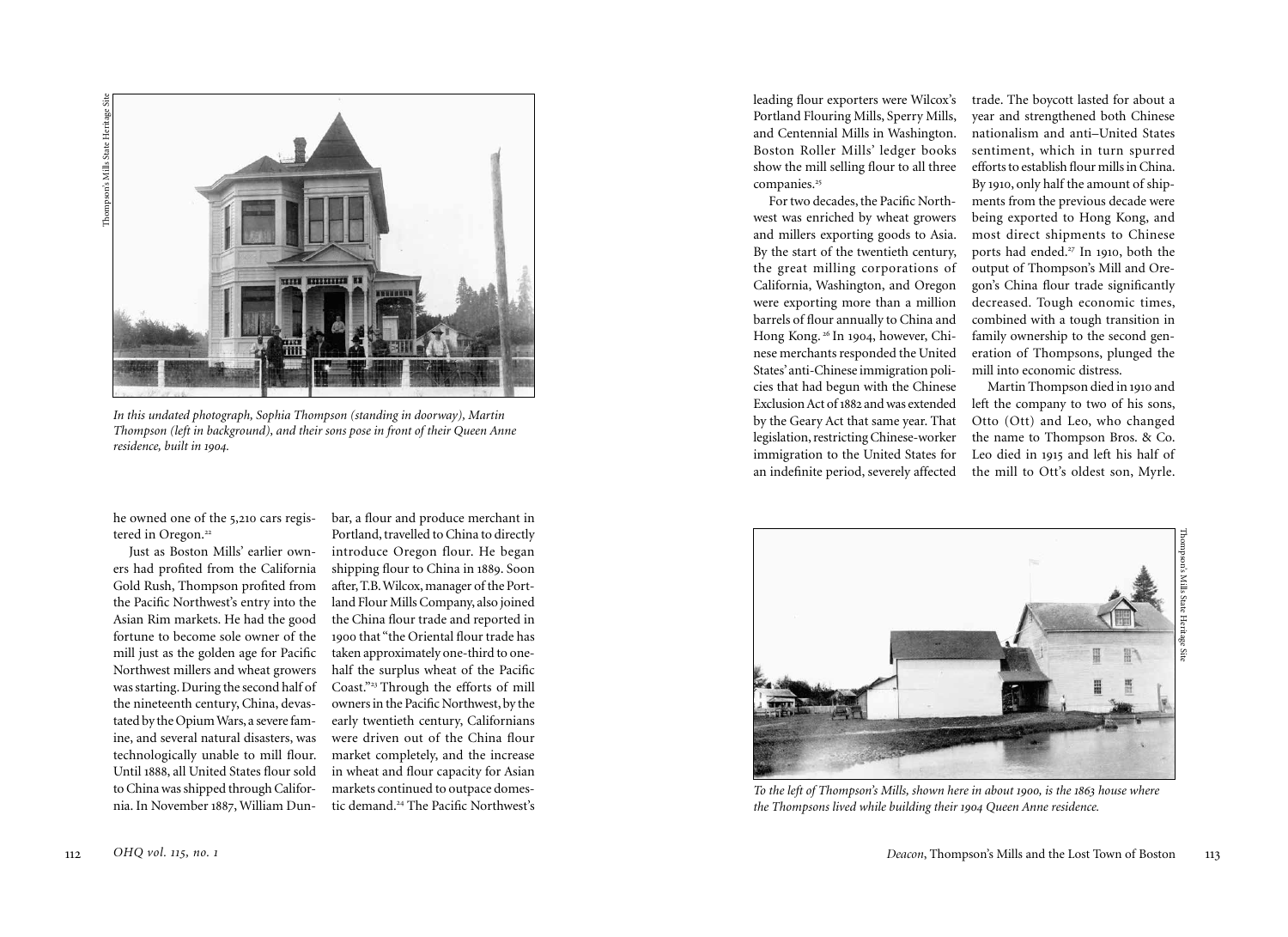His grandmother Sophia purchased Myrle's half, making her co-owner of the business with Ott. In the spring of 1917, Ott Thompson hired the Burrell Construction Company to build four concrete grain silos. The increased storage capacity enabled the mill to operate twelve months of the year, and it began buying huge quantities of wheat from eastern Oregon. The timing of the increase in storage capac ity and production coincided with an increase in demand for the mills' flour as the United States entered World War I on April 6, 917. |<br>|<br>|

President Woodrow Wilson created the U.S. Food Administration and hired international mining engineer (and future president) Herbert Hoover to run the program. Hoover's task was to organize food relief for the United States' European allies. Once again, international affairs resulted in an eco nomic bonanza for the mill. It began operating twenty-four hours a day, seven days a week, selling flour directly mills' ledger books show this to be its most profitable period.<sup>28</sup>

While the Thompsons profited from World War I, the era's other global event, the Influenza Pandemic, devas tated the owners. Sophia Thompson successfully nursed Ott's family, who lived at the mill, through the flu, but Ott's sister-in-law Caddie Thompson, living in Shedd with her husband Charles, died suddenly of heart failure brought on by influenza. One of 3 ,67 5 Oregonians to die in the epidemic, she left three young children.<sup>29</sup> After World War I, Thompson Bros. & Co. again struggled financially. During that decade prior to the Great Depression, the mill again faced tough economic times combined with a tough transi tion in family ownership. It also faced major technological and social chal lenge — the advent of pre-sliced bread.

In 192 7, Otto Rohwedder of Mis souri patented his machine for slicing bread, and consumers' enthusiasm for store-bought sliced bread created an immediate drop in the demand for grocery-store flour. Before 192 7, consumers preferred homemade bread because they wanted storebought loaves "to be extremely soft — not because they liked the taste of the gummy bread (they didn't) but because they considered squeezing to be the best way to determine if storebought, factory-made loaves were fresh. This squishy bread proved all but impossible to cut into sandwich- and toaster-ready slices." 3 0

to the U.S. Food Administration. The son's Mills diversified and began pro - During the Depression, Thomp ducing farina, fancy pastry flour, and whole wheat flour. Sophia Thompson died in 1928, and on August 1, 193 0, Ott and his eldest son Myrle formed a partnership and renamed the com pany Thompson's Flouring Mills. They each owned half the mill. 3 While the 1 Great Depression was a national eco nomic event, its impact on individuals is poignantly revealed in Thompson Flouring Mills' ledger books: By 193 0, the notation "Flour sacks, sold at cost" became increasingly frequent. Before 8 4, flour was shipped in tin |<br>|<br>| 6



*After Martin Thompson's death in 1910, he left the company to two of his sons, Otto and Leo. In 1917, Otto had four concrete grain silos constructed, which increased the storage capacity at the mill and enabled it to operate twelve months a year.*

containers or wood barrels. J.M. Hurd of Auburn, New York, patented a flour sack sewing machine that year, and those containers quickly replaced tins and barrels. People reused and recycled flour sacks in many ways. "The textile bag that began as a plan white bag for packaging food staples in the last half of the nineteenth century developed into one of the hottest advertised and promoted items of the twentieth century," writes Anna Cook in *Textile Bags: The Feeding and Clothing of America.* "During this time, the textile bag became the single most popular way of clothing the American family as well as decorating the home. These bags were recycled by the American housewife in every way from making

underwear for family members to making curtains and dishtowels for the home." During the late 192 0s, textile companies began printing patterns on flour sacks — flowers, butterflies, cow boy motifs, patterns for dolls, etc. — so that women could more easily recycle the sack into clothes or toys. Nation wide, women began accompanying men to buy flour, so that the women could choose the flour sack material they wanted. From the Thompson's Mills' Depression-era ledger nota tions, it is clear that local women were buying unused sacks from the mill for clothing material. And in 2006, while stripping wallpaper in the upstairs hallway of the millkeepers' house's, park staffers Kees Ruurs and Margriet

Thompson's Mills State Heritage Site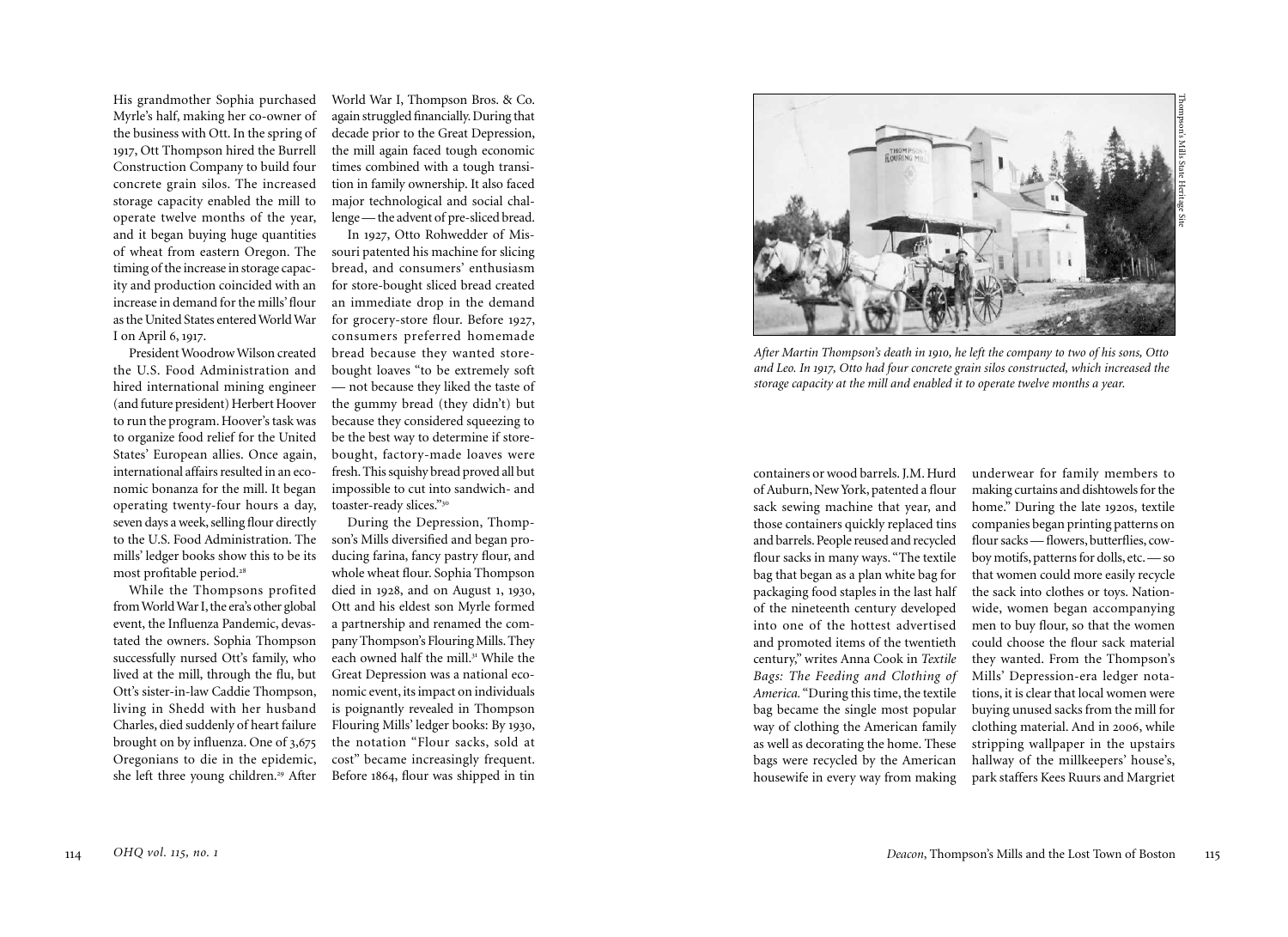Ruurs discovered the Thompsons used their flour sacks for wallpaper lining as well.<sup>32</sup>

Thompson's Mills' extensive col lection of flour sacks is one of its most popular artifacts and one of its most informative. Most of the mills' sacks, which date to 1899, have both the name of the town (which changed from Shedd's Station to Shedd's to Shedds to Shedd) on them, as well as the often-changing name of the mill, making it possible to identify them chronologically. The sacks provide a wealth of information about changes in graphic arts, advertising and brand ing, depictions of femininity (includ ing the evolution of women's hair styles and clothing), and changes in the kinds of food consumers demanded. The bags illustrate rural America's narrative over time.

Throughout the Great Depression, Ott continued running the Thomp son's Flouring Mills and Myrle ran the Shedd warehouse, which pro cessed grass seed. Ott's other son, Orval, graduated from the University of Oregon Law School cum laude in 1937, and even before then advised his father about the mills' legal affairs. In 1938, Orval became the mills' lawyer and went to work for Albany attorney J.K. Weatherford, eventually becoming a partner in the firm. With Orval in charge of the company's legal affairs and Ott and Myrle running various mill operations, the company contin ued to adapt to economic and social changes in the region. During the mid 193 0s, Willamette Valley farmers began to switch from growing wheat to growing grass seed, and the federal

government began instituting stricter food-safety regulations. Flour require ments became stricter, and as a result, Thompson's Mills stopped manu facturing flour in 1942. The owners packed away its Midget Marvel flour processor and installed a pellet mill, a roller mill (for oats), and a corn cracker as well as molasses tanks to concentrate on animal feed.<sup>33</sup>

In June 1948, Ott connected the mill to the Mountain States Power Com pany grid.<sup>34</sup> Former mill employee Roy McNeil, who worked at the mill in 194 7, recalls why he thought the mill still generated its own electricity for lighting until that time: "Because Ott didn't want to pay an electric bill!"35 (Another indication of Ott's frugality was the glass globes protecting the mills' light bulbs; in 2006, park staff discovered that some of the globes were recycled Planters Peanuts jars.) At that time, Thompson's Mills held some of Oregon's oldest water rights, which provided the mill 8 0 cubic feet |<br>|<br>| per second of the Calapooia River even in water-short times. Because Oregon's water laws are based on the principle of prior appropriation — meaning the oldest water rights on a stream are the last to be cut off in times of low flow — Thompson's Mills was able to demand water rights regardless of the needs of users in other areas. During times of low flow, the mill was allowed to divert the river's flow to maintain the allowed 180 cubic feet per second, leaving little or no water for upstream farmers and ranchers. 3 The mills' water use often 6 created unpleasant feelings between neighbors, and upstream irrigators sometimes stole water from the mill.

When Orval Thompson became the mills' attorney in 1938, he wrote many cease-and-desist letters, often threat ening injunctions, to upriver irrigators taking water from the Calapooia. 3 7 Connecting to the electrical grid made it possible for the mill to free up water for upstream irrigators. When the mill was connected to Mountain States Power, it allowed operations to continue without the use of water. The water rights could then be used to generate revenue instead.

In 1953, Orval Thompson prepared a Water Use Agreement with the fifty upstream farmers, proposing that if they would pay the mills' electric bill, the mill would not use the Calapooia's water in the summer, when water was low and farmers needed it the most. The mill calculated its summer elec tric bill was \$ ,25 . <sup>38</sup> Orval Thompson |<br>|<br>| 0 sent drafts of the agreement to Charles Stricklin, the Oregon State Engineer, in charge of the Oregon Water Resources Department. Stricklin suggested that Orval Thompson create a water irri gation district, under the provisions of Oregon Revised Statute 545. In September 1954, voters authorized organization of the Calapooia Irriga tion District, creating a special taxing district, with taxes to be collected by Linn County. The mill owners agreed to operate on electricity during low-flow summer months; the irrigators would then pay the mills' electric bill and get to use the Calapooia River's water. The fees increased during the decades; in 1996, the Calapooia Irrigation District paid the mill \$ 3 ,000. The the district continued annual payments until 200 4, when OPRD bought the mill.<sup>39</sup>

Ott died in 9 5, leaving his half |<br>|<br>| 6 of the mill to be divided among his six children and his son-in-law Ron Townsend. Orval, who already owned half the mill, continued to run it, changing the name to Thompson's Mills, Inc. Just three years later, the Oregon Business Review listed the state's nineteen oldest businesses in continuous operation, and Thompson's Mills was the ninth oldest company. 4 0

Three generations of Thompson family ownership ended in July 1974, |<br>|<br>| when Merlene Manning Danaher and her husband Jim Danaher bought the mill compound. 4 Merlene and 1 Jim Danaher later divorced, and Merlene married Dave Babits in 9 9. |<br>|<br>| 7 The Babitses became the last private owners of the mill. In 9 9, the mill |<br>|<br>| .<br>. had twelve year-round employees and was producing about 410 tons of livestock feed a month, which was distributed in company trucks to small farm, ranch, and feed stores in a five-county region, extending to the coast. Gross sales in 9 8 totaled about |<br>|<br>| 7 \$700,000.<sup>42</sup> On June 22, 1979, the mill |<br>|<br>| 7 was operating at about fifty percent capacity when its concrete retaining wall collapsed, destroying part of the first floor.<sup>43</sup> The Babitses repaired the mill, but demand for its animal feed continued to dwindle. By 198 6, sales had fallen due to national conglomer ates' selling feed at much lower prices and an overall decline in the usage of animal feed.<sup>44</sup>The mill laid off all the full-time staff in 198 7. The Babitses planted a Christmas tree farm on the property, then began exploring the money-making potential of the mills' water rights.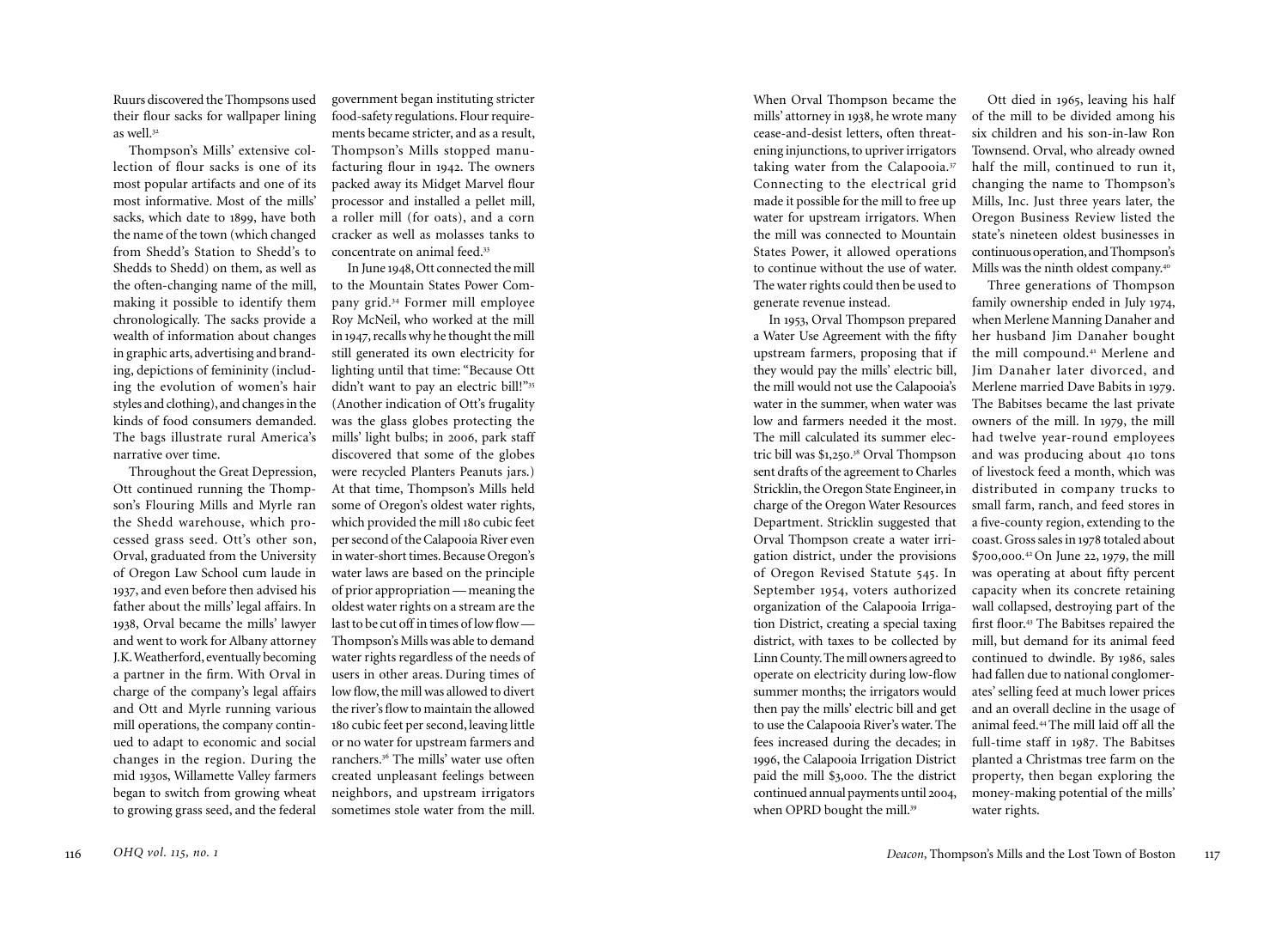During the recession of the 198 0s, the Babitses converted one of three turbines to generate electricity in order to sell power back to the regional power grid.<sup>45</sup> They created the Boston Power Company and spent \$100 ,000 to convert the mill to a power-generating plant. In 1983, Dave Babits signed a contract to sell hydropower to Pacific Power and Light Company, but the contract expired in 198 6 because the Fish and Wildlife Department took so long to verify that the power genera tor would not be harmful to fish.<sup>46</sup> He 6 signed a new, twenty-year contract with the power company in 198 6 and immediately began selling power. 4 7 Soon, Babits was concentrating his mill to OPRD.

Conflicts between the mill and environmentalists increased in the following decades, particularly in 1999, when the U.S. Department of the Inte rior put spring Chinook salmon and winter steelhead on the Endangered Species Act's (ESA) list, prompting negotiations between the Babitses and state and federal officials about their use of Calapaooia water. That same year, Oregon Governor John Kitzhaber encouraged the formation of Thomp son's Mill Working Group (TMWG) and urged the river's stakeholders develop a plan for using the Calapooia water.<sup>48</sup> The group joined Babits in urging OPRD buy the property. The TMWG recommended that OPRD cease producing hydropower and joined the Babitses in urging OPRD to buy the mill.<sup>49</sup> From 1993 to 1997, the Babitses tried unsuccessfully through a feasibility study and proposed senate

bill to encourage OPRD to purchase the mill as a state park. In 1998, OPRD received an influx of funding, because Oregon voters passed a constitutional amendment, Measure 66, that Novem ber, dedicating 5 percent of Oregon |<br>|<br>| Lottery funds to state parks, beaches, salmon, and watershed protection. OPRD commissioned an appraisal of the property in 200 3 and bought the site, including its water rights, the fol lowing year for \$856,547.<sup>5</sup>  $\overline{6}$ 7 0

efforts on a new project: selling the ments. They discovered buildings In 200 4, OPRD staffers began turning the mill into Oregon's new est state heritage site. They learned to operate the hydropower plant and milling machines, and catalogued more than 3 ,000 artifacts and docu crammed full of historic items: a 19 |<br>|<br>| combination safe in the office as well as a letter from Pittsbug Safe Co. with its combination, antique fire extin guishers tucked in corners upstairs, mill stones abandoned under the hay barn, handwritten deeds dating from 1858, and even a VHS copy of the movie *Timescape*, a 1992 sciencefiction movie starring Jeff Daniels, filmed at the mill.

> The mill opened to the public as a state park in 2007, and the build ings themselves tell stories that the artifacts and archives alone cannot: the architectural ostentation of the Queen Anne residence compared to the absolute functionality of the com mercial buildings, tallies of grain sacks written in pencil on the walls, and a plywood patch under a grain spout where one miller, after a quarter-cen tury of sacking grain, started wearing a hole through the floor. The mill is a

significant resource for Oregon histo rians because of its longevity — which precedes Oregon's statehood — and the completeness of its archives and artifacts. Its intact legal, and more

important, financial records document how Oregonians responded to, and profited from, international, national, and state events as well as social, eco nomic, and environmental change.

## **NOTES**

The author would like to thank Doug Crispin, Oregon Parks and Recreation Department (retired) and Martin E. Thompson, grandson of Thompson's Mills patriarch, and the University of Oregon Library's Special Collections staff.

1. Power Purchase Agreement, Boston Power Company and Pacific Power & Light Co., August 9, 1983, Thompson's Mills State |<br>|<br>| Heritage Site; "Pioneer Mill Gets OK to Grind Out Electricity For Sale," *Oregonian*  April 5, 198 6, B 4. |<br>|<br>|

2. The lot was designated as Section 8, Township 3 South, Range 3 West; George |<br>|<br>| A. Thompson and F. Janet Thompson, *A Genealogical History of Freeman, Maine 1796 –1983*, (Bowie, Maryland: Heritage Books, Inc., 199 6), vol. 3, 359 – 9 . 6

3. Deed to Mill Property and Water Privilages [sic] from Americus Savage and Mary Ann Savage to Richard C. Finley and Company, December 3 0, 1858; and Privilage [sic] Deed from R.M. Elder & Wife, to R.C. Finley & Company, November 1, 1858, Thompson's Mills State Heritage Site, Shedd, Oregon.

4. Oregon Donation Land Files, 185 – |<br>|<br>| |<br>|<br>| 9 3, Oregon State Archives, microfilm M 8 5; 0 |<br>|<br>| Peter C. Boag, *Environment and Experience: Settlement Culture in Nineteenth-Century Oregon*(Berkeley: University of California Press, 1992), 108.

5. The Revolutionary War Battle referenced Cornett was fought on June 11, |<br>|<br>| 1775, in Boston, Massachusetts and was named for the adjacent Bunker Hill. For oral histories related to Boston, Oregon, see: Leslie L. Haskin and Nina L. Williamson, *Pioneer stories of Linn County: interviews by Leslie L. Haskin et al,* vol. 1 (Albany,

Ore.: Early Pioneer Publications, 1984), 11; Sherman Lee Pompey, *A history of Boston: the town that moved West to become Shedd in Linn County, Oregon* (Harrisburg, Ore.: Pacific Specialties, 1974), 4. In an advertisement, |<br>|<br>| 7 W.K. Caldwell stated: "Wool Carding. At New Boston, Linn County, Oregon, on the Calapooia, at Finley & Co.'s New Mills," *The Albany Democrat* October 1, 861, 2. |<br>|<br>|

6. Floyd Mullen, *The Land of Linn* (Lebanon, Ore.: Dalton's Printing, 971), 2 9; |<br>|<br>| |<br>|<br>| and Haskins and Williamson, *Pioneer Stories of Linn County*, 5 . |<br>|<br>|

7. Haskins and Williamson, *Pioneer Stories of Linn County*, 92. Lewis A. McArthur and Lewis L. McArthur, *Oregon Geographic Names,* vol. 7 (Portland: Oregon Historical Society Press, 200 3), 101. 860 census records |<br>|<br>| indicate that Finley was born in Tennessee, and Brandon and Crawford came from Indiana.

8. Boag, *Environment and Experience,* 10 8 .

9. Polly Ann Kirk, daughter of Richard Finley, told a WPA interviewer: "With the flouring mill there was a wool carding factory and a fire was kept burning all the time to keep the wool warm as they worked, and she believes that this was the origin of the mill fire." For accounts that suggest the carding machine was in the Boston Mills building see: Pompey, *A History of Boston*; and Alfred Lomax, *Later Woolen Mills in Oregon* (Portland, Ore.: Binfords & Mort, 1974), 300. Lomax's account suggests the carding-mill machine was inside the Boston Mill building: "The mill, including the carding machine, was a loss of \$ 8 ,000." The only primary source of information on the subject, Caldwell's advertisement in *The Albany Democrat,* is also unclear, but suggests